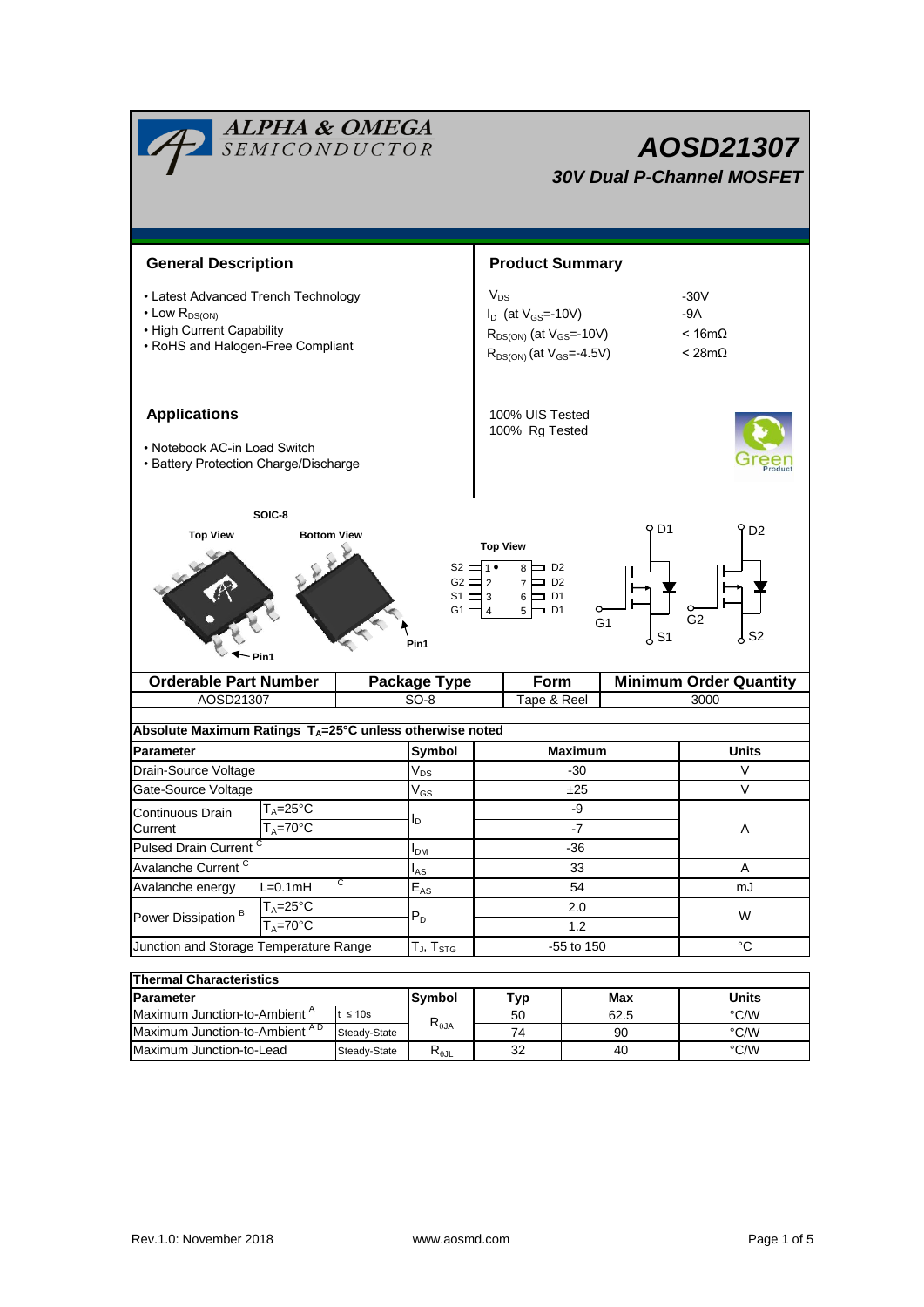

### **Electrical Characteristics (TJ=25°C unless otherwise noted)**

| <b>Symbol</b>                          | <b>Conditions</b><br>Parameter                                  |                                                                 |                               | Min    | <b>Typ</b>     | <b>Max</b> | <b>Units</b> |  |  |  |  |  |
|----------------------------------------|-----------------------------------------------------------------|-----------------------------------------------------------------|-------------------------------|--------|----------------|------------|--------------|--|--|--|--|--|
| <b>STATIC PARAMETERS</b>               |                                                                 |                                                                 |                               |        |                |            |              |  |  |  |  |  |
| <b>BV<sub>DSS</sub></b>                | Drain-Source Breakdown Voltage                                  | $I_D = -250 \mu A$ , $V_{GS} = 0V$                              |                               | $-30$  |                |            | V            |  |  |  |  |  |
| $I_{DSS}$                              | Zero Gate Voltage Drain Current                                 | $V_{DS} = -30V$ , $V_{GS} = 0V$                                 |                               |        |                | -1         | μA           |  |  |  |  |  |
|                                        |                                                                 |                                                                 | $T_{\parallel} = 55^{\circ}C$ |        |                | $-5$       |              |  |  |  |  |  |
| advanced                               | Gate-Body leakage current                                       | $V_{DS} = 0V$ , $V_{GS} = \pm 25V$                              |                               |        |                | ±100       | nA           |  |  |  |  |  |
| $V_{GS(th)}$                           | Gate Threshold Voltage                                          | V <sub>DS</sub> =V <sub>GS.</sub> I <sub>D</sub> =-250µA        |                               | $-1.3$ | $-1.8$         | $-2.3$     | V            |  |  |  |  |  |
| $R_{DS(ON)}$                           |                                                                 | $V_{GS}$ =-10V, $I_{D}$ =-9A                                    |                               |        | 12             | 16         | $m\Omega$    |  |  |  |  |  |
|                                        | Static Drain-Source On-Resistance                               |                                                                 | $T_{\rm J}$ =125°C            |        | 17             | 23         |              |  |  |  |  |  |
|                                        |                                                                 | $V_{GS}$ =-4.5V, $I_{D}$ =-7A                                   |                               |        | 19             | 28         | $m\Omega$    |  |  |  |  |  |
| $g_{FS}$                               | $V_{DS} = -5V$ , $I_D = -9A$<br><b>Forward Transconductance</b> |                                                                 |                               |        | 25             |            | S            |  |  |  |  |  |
| $V_{SD}$                               | Diode Forward Voltage                                           | $I_S = -1A$ , $V_{GS} = 0V$                                     |                               |        |                | $-1$       | V            |  |  |  |  |  |
| $I_{\rm S}$                            | Maximum Body-Diode Continuous Current                           |                                                                 |                               |        | $-3$           | A          |              |  |  |  |  |  |
|                                        | <b>DYNAMIC PARAMETERS</b>                                       |                                                                 |                               |        |                |            |              |  |  |  |  |  |
| $C_{\text{iss}}$                       | <b>Input Capacitance</b>                                        |                                                                 |                               |        | 1995           |            | рF           |  |  |  |  |  |
| $C_{\underline{oss}}$                  | <b>Output Capacitance</b>                                       | V <sub>GS</sub> =0V, V <sub>DS</sub> =-15V, f=1MHz              |                               |        |                |            | рF           |  |  |  |  |  |
| $C_{\text{rss}}$                       | Reverse Transfer Capacitance                                    |                                                                 |                               | 260    |                | рF         |              |  |  |  |  |  |
| $R_{g}$                                | $f = 1$ MHz<br>Gate resistance                                  |                                                                 |                               |        | 4.5            | 9          | Ω            |  |  |  |  |  |
|                                        | <b>SWITCHING PARAMETERS</b>                                     |                                                                 |                               |        |                |            |              |  |  |  |  |  |
| Q <sub>g</sub> (10V)                   | <b>Total Gate Charge</b>                                        |                                                                 |                               |        | 36.5           | 51         | nC           |  |  |  |  |  |
| $Q_g(4.5V)$                            | <b>Total Gate Charge</b>                                        | $V_{GS}$ =-10V, $V_{DS}$ =-15V, $I_{D}$ =-9A                    |                               |        | 17             | 24         | nC           |  |  |  |  |  |
| $\mathsf{Q}_{\mathsf{gs}}$             | Gate Source Charge                                              |                                                                 |                               |        | $\overline{7}$ |            | nC           |  |  |  |  |  |
| $\mathsf{Q}_{\underline{\mathsf{gd}}}$ | Gate Drain Charge                                               |                                                                 |                               |        | 9              |            | nС           |  |  |  |  |  |
| $t_{D(on)}$                            | Turn-On DelayTime                                               |                                                                 |                               |        | 12.5           |            | ns           |  |  |  |  |  |
| $t_r$                                  | Turn-On Rise Time                                               | $V_{GS}$ =-10V, $V_{DS}$ =-15V, R <sub>1</sub> =1.67 $\Omega$ , |                               |        | 15             |            | ns           |  |  |  |  |  |
| $t_{D(off)}$                           | Turn-Off DelayTime                                              | $R_{\text{GEN}} = 3\Omega$                                      |                               | 43     |                | ns         |              |  |  |  |  |  |
| $t_f$                                  | <b>Turn-Off Fall Time</b>                                       |                                                                 |                               |        | 19.5           |            | ns           |  |  |  |  |  |
| $\mathfrak{t}_{\text{rr}}$             | Body Diode Reverse Recovery Time                                | $I_F = -9A$ , di/dt=500A/ $\mu$ s                               |                               |        | 13.5           |            | ns           |  |  |  |  |  |
| $Q_{rr}$                               | Body Diode Reverse Recovery Charge                              | $I_F = -9A$ , di/dt=500A/ $\mu$ s                               |                               |        | 21.5           |            | nC           |  |  |  |  |  |

A. The value of  $R_{\theta JA}$  is measured with the device mounted on 1in<sup>2</sup> FR-4 board with 2oz. Copper, in a still air environment with T<sub>A</sub> =25° C. The value in any given application depends on the user's specific board design.

B. The power dissipation  ${\sf P}_{\sf D}$  is based on  ${\sf T}_{\sf J(MAX)}$ =150 $^\circ\,$  C, using  $\leqslant$  10s junction-to-ambient thermal resistance.

C. Repetitive rating, pulse width limited by junction temperature T $_{\rm J(MAX)}$ =150°C. Ratings are based on low frequency and duty cycles to keep

initialT $j=25^\circ$  C.

D. The R<sub>eJA</sub> is the sum of the thermal impedance from junction to lead R<sub>eJL</sub> and lead to ambient.<br>E. The static characteristics in Figures 1 to 6 are obtained using <300µs pulses, duty cycle 0.5% max.<br>F. These curves are

APPLICATIONS OR USE AS CRITICAL COMPONENTS IN LIFE SUPPORT DEVICES OR SYSTEMS ARE NOT AUTHORIZED. AOS DOES NOT ASSUME ANY LIABILITY ARISING OUT OF SUCH APPLICATIONS OR USES OF ITS PRODUCTS. AOS RESERVES THE RIGHT TO IMPROVE PRODUCT DESIGN,FUNCTIONS AND RELIABILITY WITHOUT NOTICE.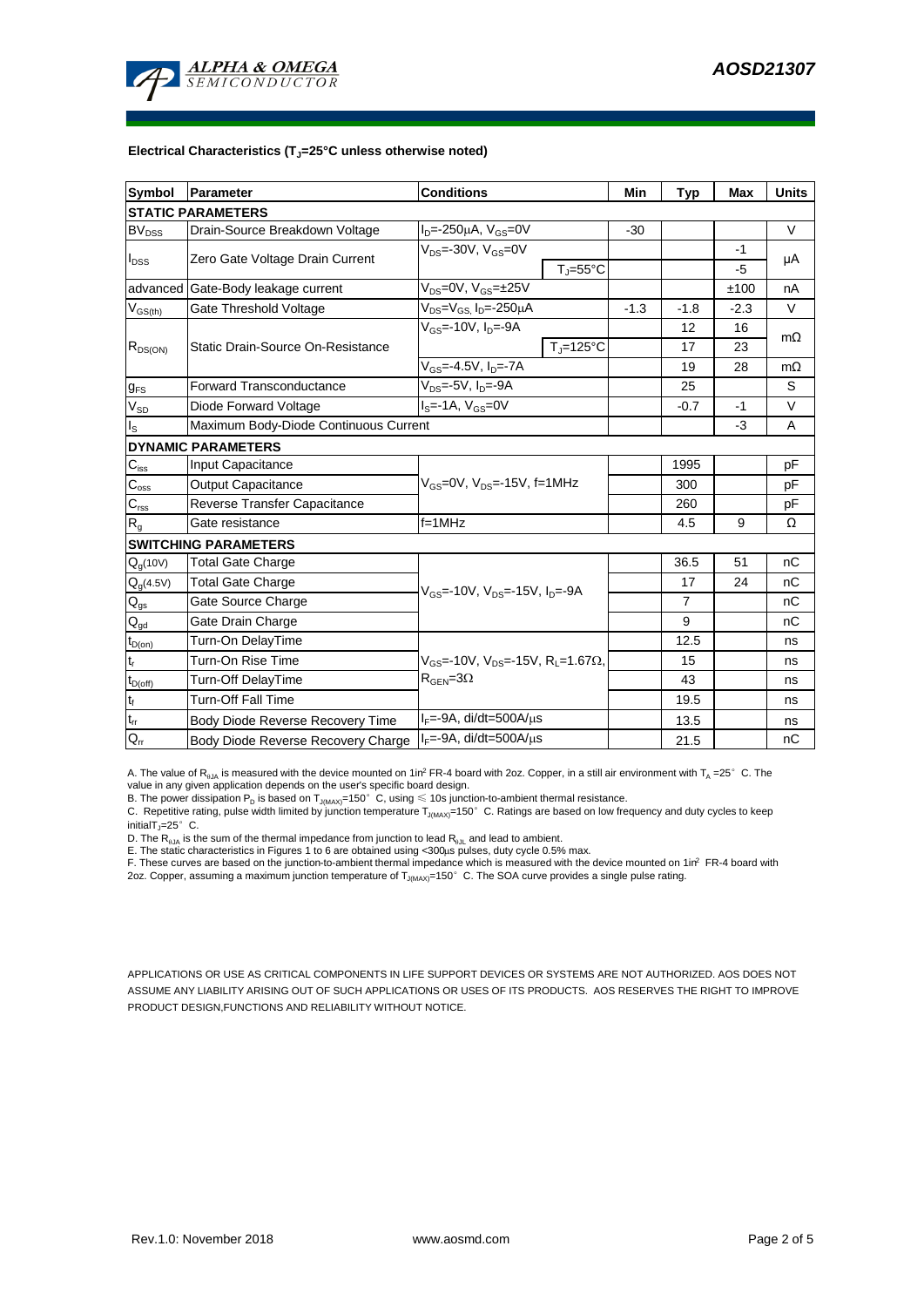

# **TYPICAL ELECTRICAL AND THERMAL CHARACTERISTICS**

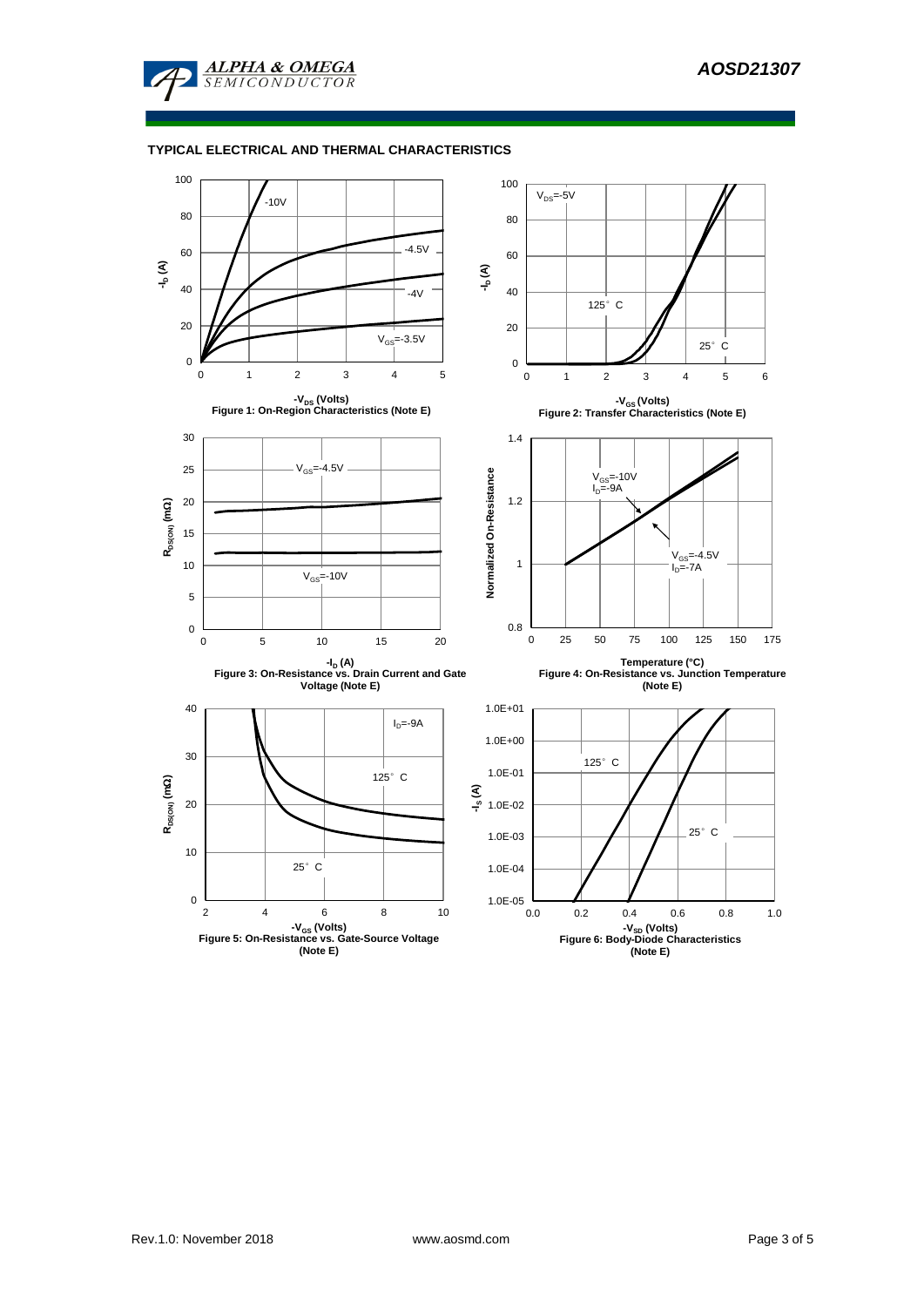

### **TYPICAL ELECTRICAL AND THERMAL CHARACTERISTICS**